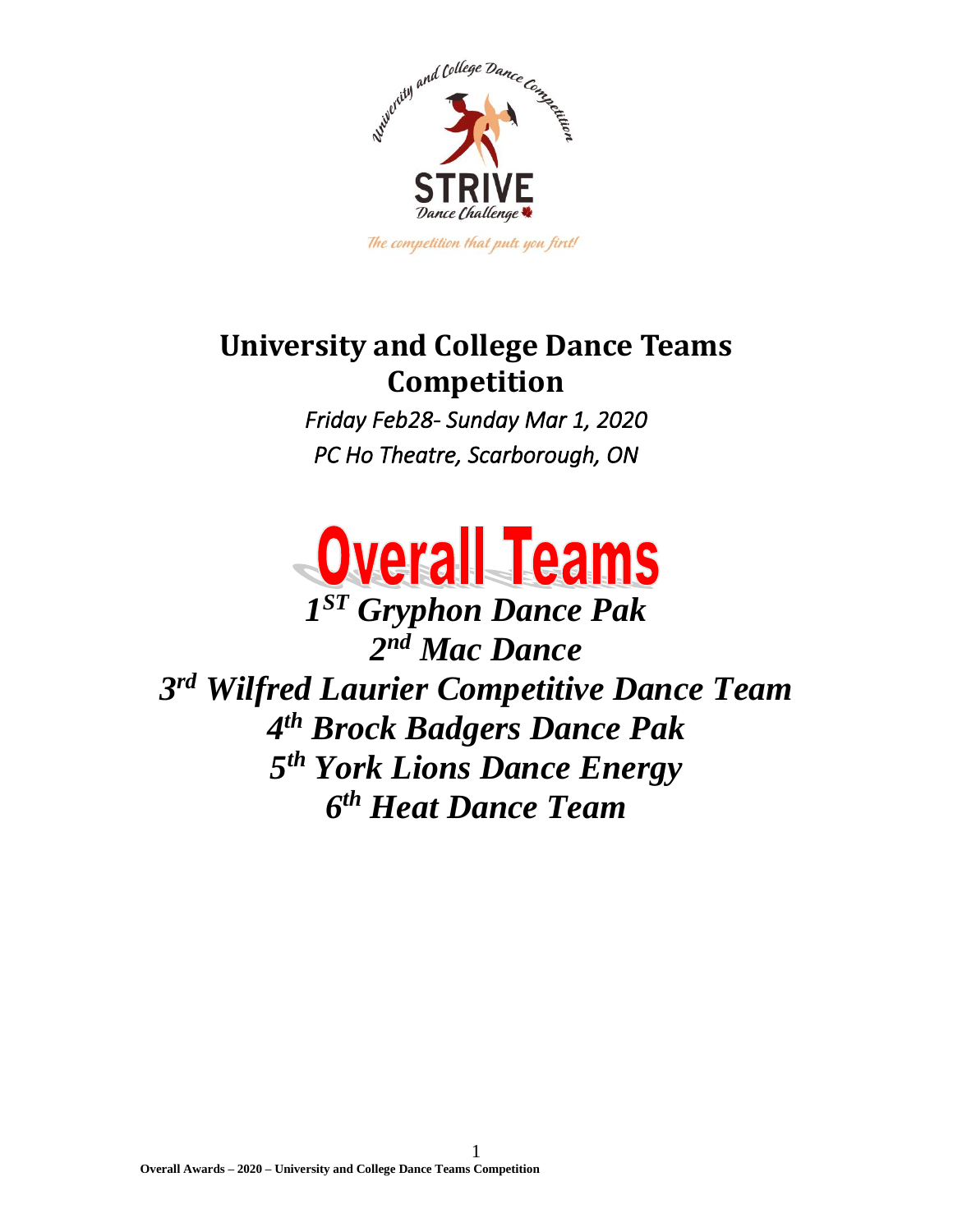

# **Overall Groups**

|                                      | Overau əman Groups                                                   |                                |  |
|--------------------------------------|----------------------------------------------------------------------|--------------------------------|--|
| 1st                                  | Mac Dance                                                            | Whole New World                |  |
| 2nd                                  | Gryphon Dance Pak                                                    | One                            |  |
| 3rd                                  | Gryphon Dance Pak                                                    | <b>Back Where I Started</b>    |  |
| 4th                                  | York Lions Dance Energy                                              | <b>Be Italian</b>              |  |
|                                      | <b>To The Generation</b>                                             |                                |  |
| 5th                                  | Heat Dance Team                                                      | Before Us                      |  |
| 6th                                  | <b>Wilfrid Laurier Competitive</b><br>Dance Team                     | The Dance                      |  |
| 7 <sup>th</sup>                      | University of Waterloo Dance<br>Company                              | Please Come Back<br><b>Now</b> |  |
| 8 <sup>th</sup><br>Gryphon Dance Pak |                                                                      | He Holds The Gun               |  |
|                                      | <b>Overall Large Groups</b>                                          |                                |  |
| 1st                                  | Gryphon Dance Pak                                                    | lf                             |  |
| 2nd                                  | <b>Brock Badgers Dance Pak</b>                                       | Cry Me A River                 |  |
| 3rd                                  | <b>Wilfrid Laurier Competitive Dance</b><br>Team                     | Raven                          |  |
| 4 <sup>th</sup>                      | Wilfrid Laurier Competitive Dance<br>Gimme! Gimme!<br>Gimme!<br>Team |                                |  |
| 5 <sup>th</sup>                      | York Lions Dance Energy                                              | New Dorp, New York             |  |
|                                      | <b>Overall Extended Line</b>                                         |                                |  |
| 1st                                  | Gryphon Dance Pak                                                    | Why Can't I?                   |  |
|                                      |                                                                      | Hands on the                   |  |
| 2 <sub>nd</sub>                      | <b>Brock Badgers Dance Pak</b>                                       | Wheel                          |  |
|                                      |                                                                      | <b>Nothing Really</b>          |  |
| 3 <sup>rd</sup>                      | <b>Matters</b><br>Queens Competitive Dance Team                      |                                |  |
|                                      |                                                                      | A Day at the                   |  |

#### *Overall Small Groups*

#### *Overall Duet/Trios*

Heat Dance Team

4<sup>th</sup>

| 1st             | Gryphon Dance Pak              | <b>Two Slow Dancers</b> |
|-----------------|--------------------------------|-------------------------|
| 2 <sub>nd</sub> | <b>Brock Badgers Dance Pak</b> | Coming To An End        |
| 3rd             | Mac Dance                      | Converge                |

Races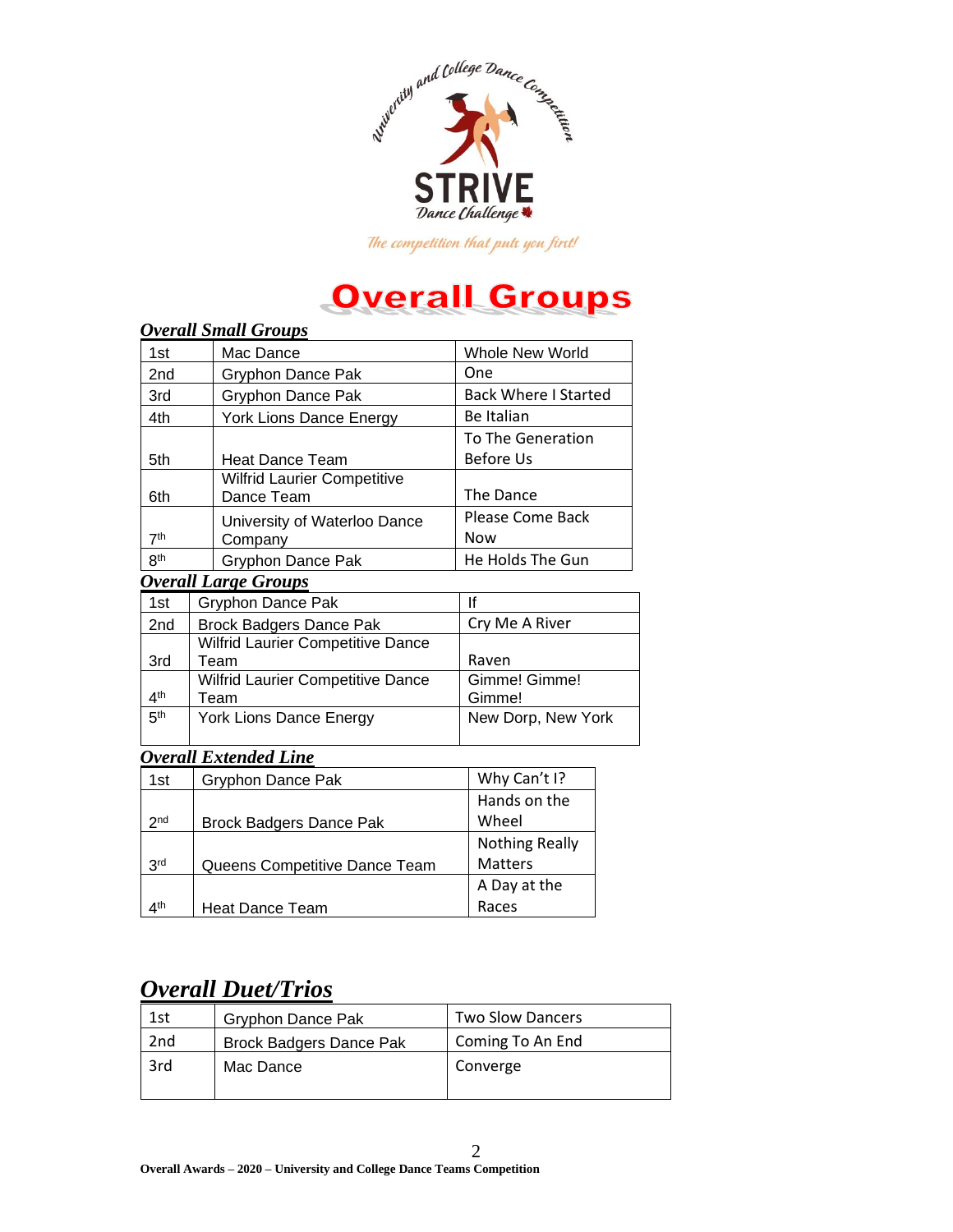

#### *Overall Solos*

|                 | University of Waterloo Dance     |                     |                   |
|-----------------|----------------------------------|---------------------|-------------------|
| 1st             | Company                          | Just Be             | Alyssa Huleatt    |
| 2nd             | University of Toronto Dance Team | Mantra              | Renna Cukier      |
| 3rd             | Gee Gees Dance Team              | Don't' Let Me       | Alex St-Laurent   |
| 4th             | Mac Dance                        | Nocturne            | Ally Moore        |
| 5th             | Mac Dance                        | Then Go             | Melanie De Melo   |
| 6 <sup>th</sup> | Queens Competitive Dance Team    | Somebody            | Erin Bagnato      |
| 7 <sup>th</sup> | <b>Brock Badgers Dance Pak</b>   | <b>Feeling Good</b> | Christina Colucci |
| 8 <sup>th</sup> | <b>Gryphon Dance Pak</b>         | Resolve             | Emma Chipman      |

### *Overall Elite Soloists*

| Elite Acro           | <b>Heat Dance Team</b>         | <b>Stole The Show</b> | <b>Mitchell Prescott</b> |
|----------------------|--------------------------------|-----------------------|--------------------------|
| Elite                |                                |                       |                          |
| Contemporary         | Gee Gees Dance Team            | Don't Let Me          | Alex St-Laurent          |
| Elite Hip-Hop        | <b>Brock Dance</b>             | <b>Blackjack</b>      | <b>Emlyn Toner</b>       |
| Elite Jazz           | <b>Brock Badgers Dance Pak</b> | <b>Feeling Good</b>   | Christina Colucci        |
|                      | University of Waterloo Dance   |                       |                          |
| Elite Lyrical        | Company                        | Just Be               | Alyssa Huleatt           |
|                      | University of Toronto Dance    |                       |                          |
| Elite Open           | Team                           | Mantra                | Renna Cukier             |
| Elite                | University of Waterloo Dance   |                       |                          |
| <b>Ballet/Pointe</b> | Company                        | Cinderella            | Nikita Hausz             |
| Elite Tap            | <b>York Lions Dance Energy</b> | Symphony              | Eden Champagne           |

#### *Scholarships*

| LA              |                         |                          |                        |
|-----------------|-------------------------|--------------------------|------------------------|
| Summer          |                         |                          |                        |
| Intensive       | Mac Dance               | Trancendence             | <b>Tyler Hutchings</b> |
| Hollywood       |                         |                          |                        |
| Superstar       | Mac Dance               | Then Go                  | Melanie De Melo        |
| <b>Boys</b>     |                         |                          |                        |
| Dance           |                         |                          |                        |
| Too             | <b>Brock Dance</b>      | Slow Dancing in the Dark | Daijahmar Mason        |
| <b>Broadway</b> |                         |                          |                        |
| Bound-          |                         |                          |                        |
| Summer          | Gryphon Dance Pak       | What About Me?           | Chiara Ghizzardi       |
| <b>NYC</b>      |                         |                          | Christina Collucci     |
| Triple          |                         |                          |                        |
| Threat          | Brock Badgers Dance Pak | Feeling Good             |                        |
|                 |                         |                          |                        |